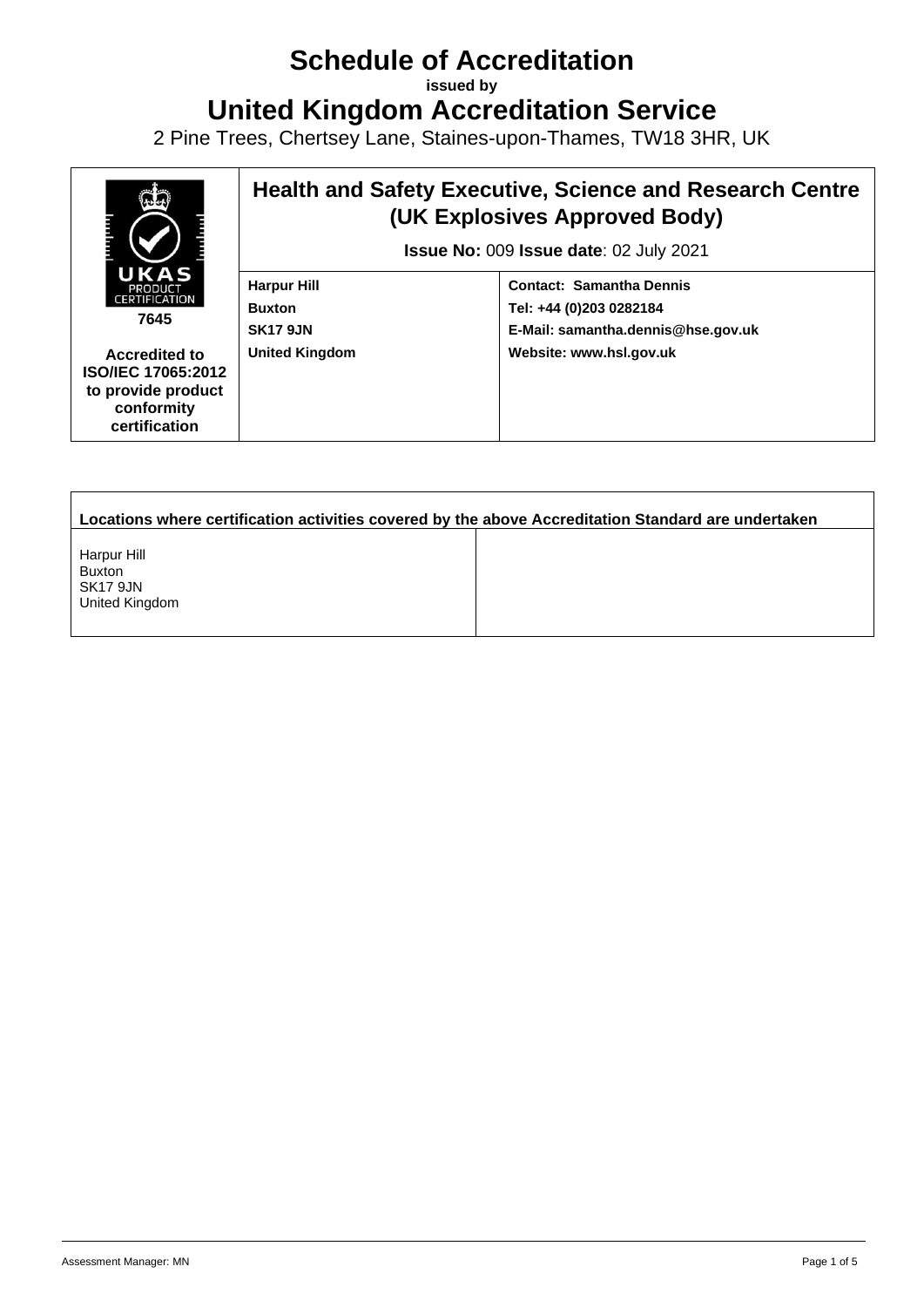

**Accredited to ISO/IEC 17065:2012 to provide product conformity certification**

## **Schedule of Accreditation issued by United Kingdom Accreditation Service**

2 Pine Trees, Chertsey Lane, Staines-upon-Thames, TW18 3HR, UK

## **Health and Safety Executive, Science and Research Centre (UK Explosives Approved Body)**

**Issue No:** 009 **Issue date:** 02 July 2021

## DETAIL OF ACCREDITATION

| UKCA Section Header: Accreditation for the purpose of UK Approved Body Activity in accordance with<br><b>UKCA Requirements and UKAS Publication GEN 5</b> |                                 |                      |                                |  |  |
|-----------------------------------------------------------------------------------------------------------------------------------------------------------|---------------------------------|----------------------|--------------------------------|--|--|
|                                                                                                                                                           |                                 | <b>Category of</b>   | <b>Essential requirements:</b> |  |  |
| <b>Directive/Regulation</b>                                                                                                                               | <b>Conformity Assessment</b>    | products or          | <b>Product Specifications/</b> |  |  |
|                                                                                                                                                           | <b>Procedure/Module/Article</b> | individual products  | <b>Properties/Standards</b>    |  |  |
|                                                                                                                                                           |                                 |                      |                                |  |  |
| <b>Civil Explosives</b>                                                                                                                                   | Module B                        | Detonating cords and | EN 13630-1:2003                |  |  |
| (Directive                                                                                                                                                | EU-type examination             | safety fuses         | EN 13630-2:2002                |  |  |
| 2014/28/EU as                                                                                                                                             |                                 |                      | EN 13630-3:2002                |  |  |
| brought into UK law                                                                                                                                       | Module C <sub>2</sub>           |                      | EN 13630-4:2002                |  |  |
| and amended)                                                                                                                                              | Conformity to type based        |                      | EN 13630-5:2003                |  |  |
|                                                                                                                                                           | on internal production          |                      | EN 13630-6:2002                |  |  |
|                                                                                                                                                           | control plus supervised         |                      | EN 13630-7:2002                |  |  |
|                                                                                                                                                           | product checks at random        |                      | EN 13630-8:2002                |  |  |
|                                                                                                                                                           | intervals                       |                      | EN 13630-9:2004                |  |  |
|                                                                                                                                                           |                                 |                      | EN 13630-10:2005               |  |  |
|                                                                                                                                                           | Module D                        |                      | EN 13630-11:2002               |  |  |
|                                                                                                                                                           | Conformity to type based        |                      | EN 13630-12:2002               |  |  |
|                                                                                                                                                           | on quality assurance of the     |                      |                                |  |  |
|                                                                                                                                                           | production process              | High explosives      | EN 13631-1:2005                |  |  |
|                                                                                                                                                           |                                 |                      | EN 13631-2:2002                |  |  |
|                                                                                                                                                           | Module E                        |                      | EN 13631-3:2004                |  |  |
|                                                                                                                                                           | Conformity to type based        |                      | EN 13631-4:2002                |  |  |
|                                                                                                                                                           | on product quality              |                      | EN 13631-5:2002                |  |  |
|                                                                                                                                                           | assurance                       |                      | EN 13631-6:2002                |  |  |
|                                                                                                                                                           |                                 |                      | EN 13631-7:2003                |  |  |
|                                                                                                                                                           |                                 |                      | EN 13631-10:2003               |  |  |
|                                                                                                                                                           |                                 |                      | EN 13631-11:2003               |  |  |
|                                                                                                                                                           |                                 |                      | EN 13631-12:2004               |  |  |
|                                                                                                                                                           |                                 |                      | EN 13631-13:2003               |  |  |
|                                                                                                                                                           |                                 |                      | EN 13631-14:2003               |  |  |
|                                                                                                                                                           |                                 |                      | EN 13631-15:2005               |  |  |
|                                                                                                                                                           |                                 |                      | EN 13631-16:2004               |  |  |
|                                                                                                                                                           |                                 |                      |                                |  |  |
|                                                                                                                                                           |                                 |                      |                                |  |  |
|                                                                                                                                                           |                                 |                      |                                |  |  |
|                                                                                                                                                           |                                 |                      |                                |  |  |
|                                                                                                                                                           |                                 |                      |                                |  |  |
|                                                                                                                                                           |                                 |                      |                                |  |  |
|                                                                                                                                                           |                                 |                      |                                |  |  |
|                                                                                                                                                           |                                 |                      |                                |  |  |
|                                                                                                                                                           |                                 |                      |                                |  |  |
|                                                                                                                                                           |                                 |                      |                                |  |  |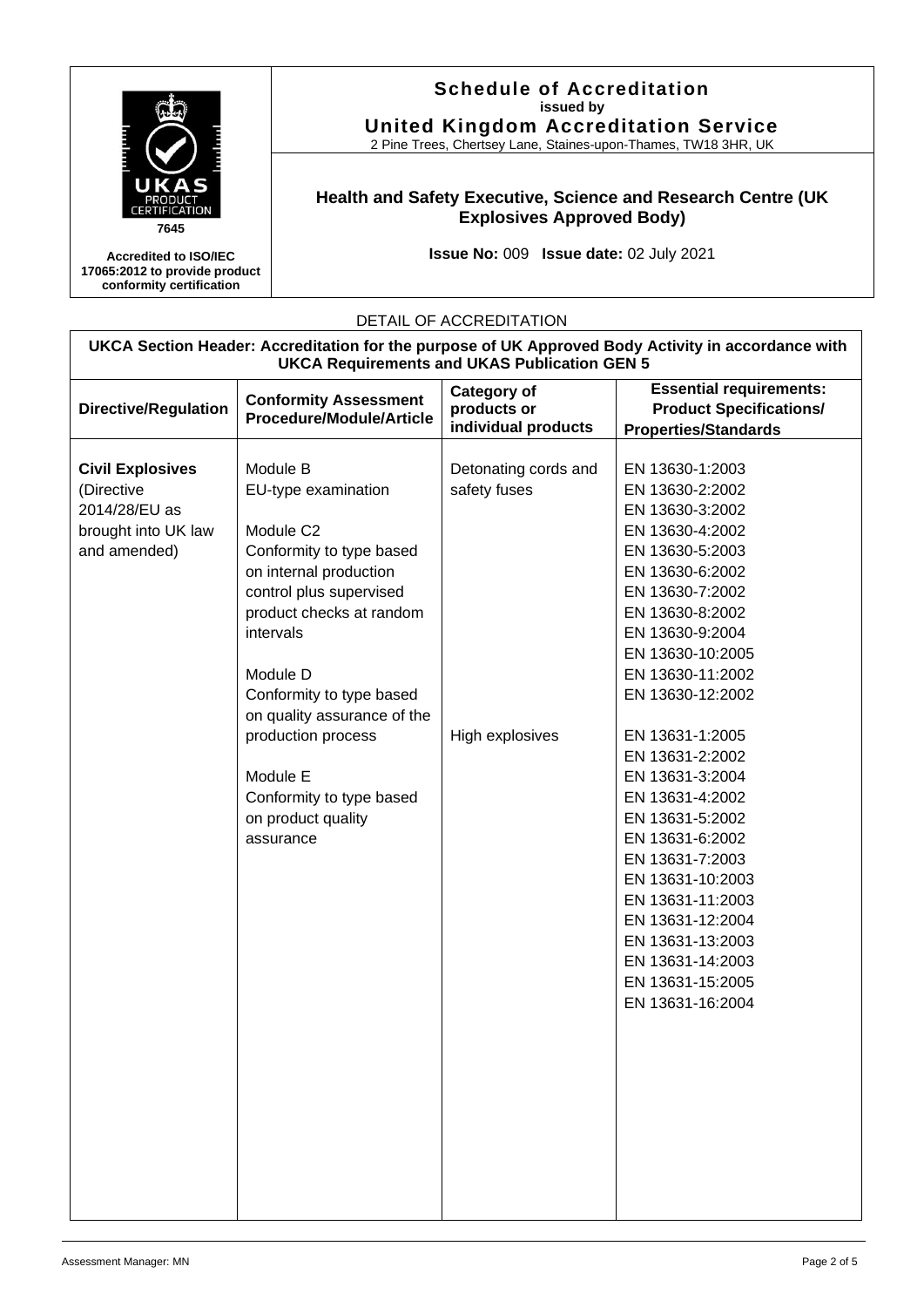| PRODUC'<br><b>ERTIFICATION</b><br>7645                                                                                                                    |  | <b>Schedule of Accreditation</b><br>issued by<br><b>United Kingdom Accreditation Service</b><br>2 Pine Trees, Chertsey Lane, Staines-upon-Thames, TW18 3HR, UK                                                                                                                                                                                 |                                                                |                                                                                                                                                                                                                                                                                                                                                                                                                                                                                                                                                                                   |  |  |
|-----------------------------------------------------------------------------------------------------------------------------------------------------------|--|------------------------------------------------------------------------------------------------------------------------------------------------------------------------------------------------------------------------------------------------------------------------------------------------------------------------------------------------|----------------------------------------------------------------|-----------------------------------------------------------------------------------------------------------------------------------------------------------------------------------------------------------------------------------------------------------------------------------------------------------------------------------------------------------------------------------------------------------------------------------------------------------------------------------------------------------------------------------------------------------------------------------|--|--|
|                                                                                                                                                           |  | Health and Safety Executive, Science and Research Centre (UK<br><b>Explosives Approved Body)</b>                                                                                                                                                                                                                                               |                                                                |                                                                                                                                                                                                                                                                                                                                                                                                                                                                                                                                                                                   |  |  |
| <b>Accredited to ISO/IEC</b><br>17065:2012 to provide product<br>conformity certification                                                                 |  | Issue No: 009 Issue date: 02 July 2021                                                                                                                                                                                                                                                                                                         |                                                                |                                                                                                                                                                                                                                                                                                                                                                                                                                                                                                                                                                                   |  |  |
| UKCA Section Header: Accreditation for the purpose of UK Approved Body Activity in accordance with<br><b>UKCA Requirements and UKAS Publication GEN 5</b> |  |                                                                                                                                                                                                                                                                                                                                                |                                                                |                                                                                                                                                                                                                                                                                                                                                                                                                                                                                                                                                                                   |  |  |
| <b>Directive/Regulation</b>                                                                                                                               |  | <b>Conformity Assessment</b><br><b>Procedure/Module/Article</b>                                                                                                                                                                                                                                                                                | <b>Category of</b><br>products or<br>individual products       | <b>Essential requirements:</b><br><b>Product Specifications/</b><br><b>Properties/Standards</b>                                                                                                                                                                                                                                                                                                                                                                                                                                                                                   |  |  |
| <b>Civil Explosives</b><br>(Directive<br>2014/28/EU as<br>brought into UK law<br>and amended)                                                             |  | Module B<br>EU-type examination<br>Module C2<br>Conformity to type based<br>on internal production<br>control plus supervised<br>product checks at random<br>intervals<br>Module D<br>Conformity to type based<br>on quality assurance of the<br>production process<br>Module E<br>Conformity to type based<br>on product quality<br>assurance | Detonators and relays<br>Propellants and rocket<br>propellants | EN 13763-1:2004<br>EN 13763-2:2002<br>EN 13763-3:2002<br>EN 13763-4:2003<br>EN 13763-5:2003<br>EN 13763-6:2003<br>EN 13763-7:2003<br>EN 13763-8:2003<br>EN 13763-9:2003<br>EN 13763-11:2003<br>EN 13763-12:2003<br>EN 13763-13:2004<br>EN 13763-15:2004<br>EN 13763-16:2003<br>EN 13763-17:2003<br>EN 13763-18:2003<br>EN 13763-19:2003<br>EN 13763-20:2003<br>EN 13763-21:2003<br>EN 13763-22:2003<br>EN 13763-23:2002<br>EN 13763-24:2002<br>EN 13763-25:2004<br>EN 13938-1:2004<br>EN 13938-2:2004<br>EN 13938-3:2003<br>EN 13938-4:2003<br>EN 13938-5:2004<br>EN 13938-7:2004 |  |  |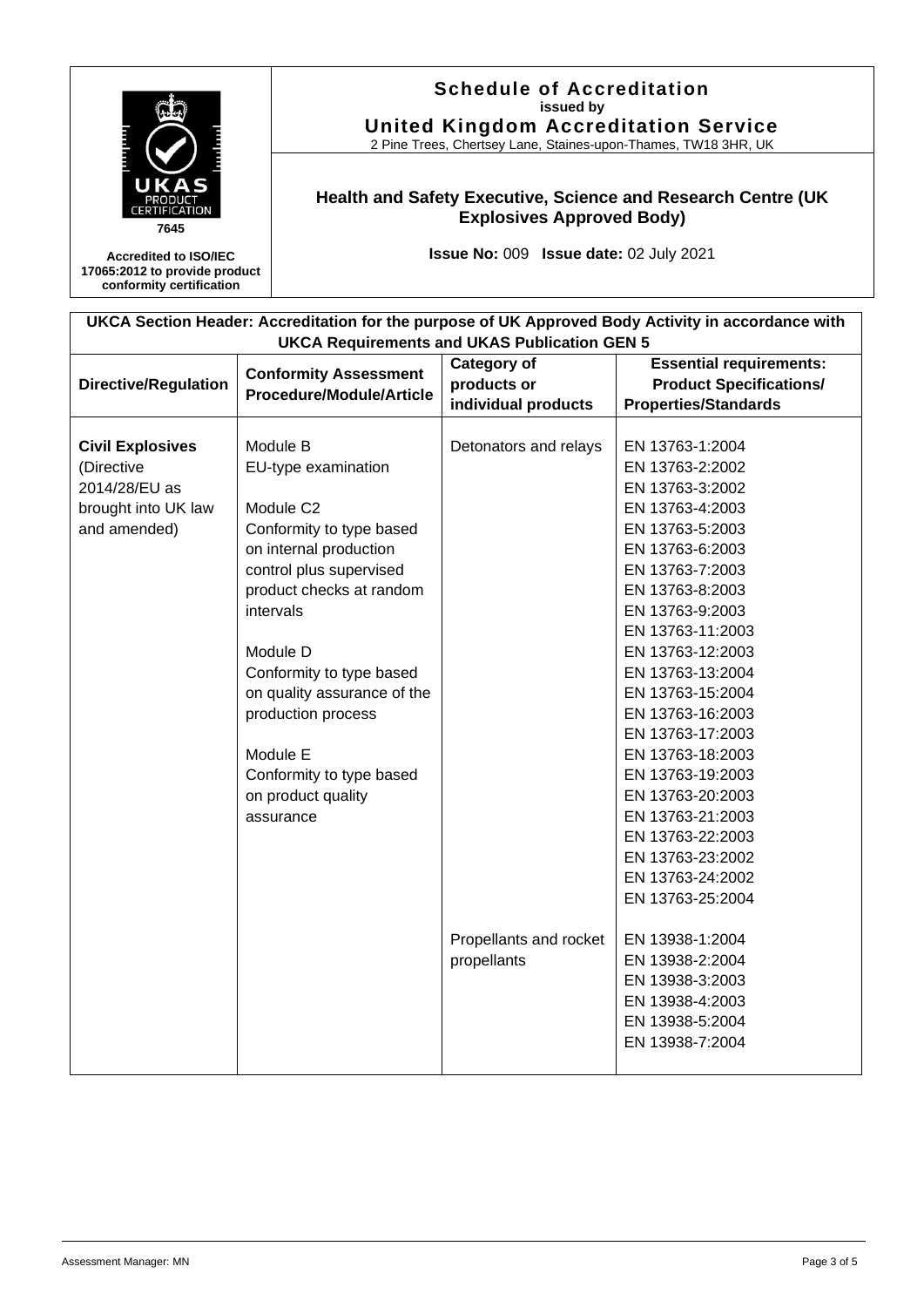

**Schedule of Accreditation**